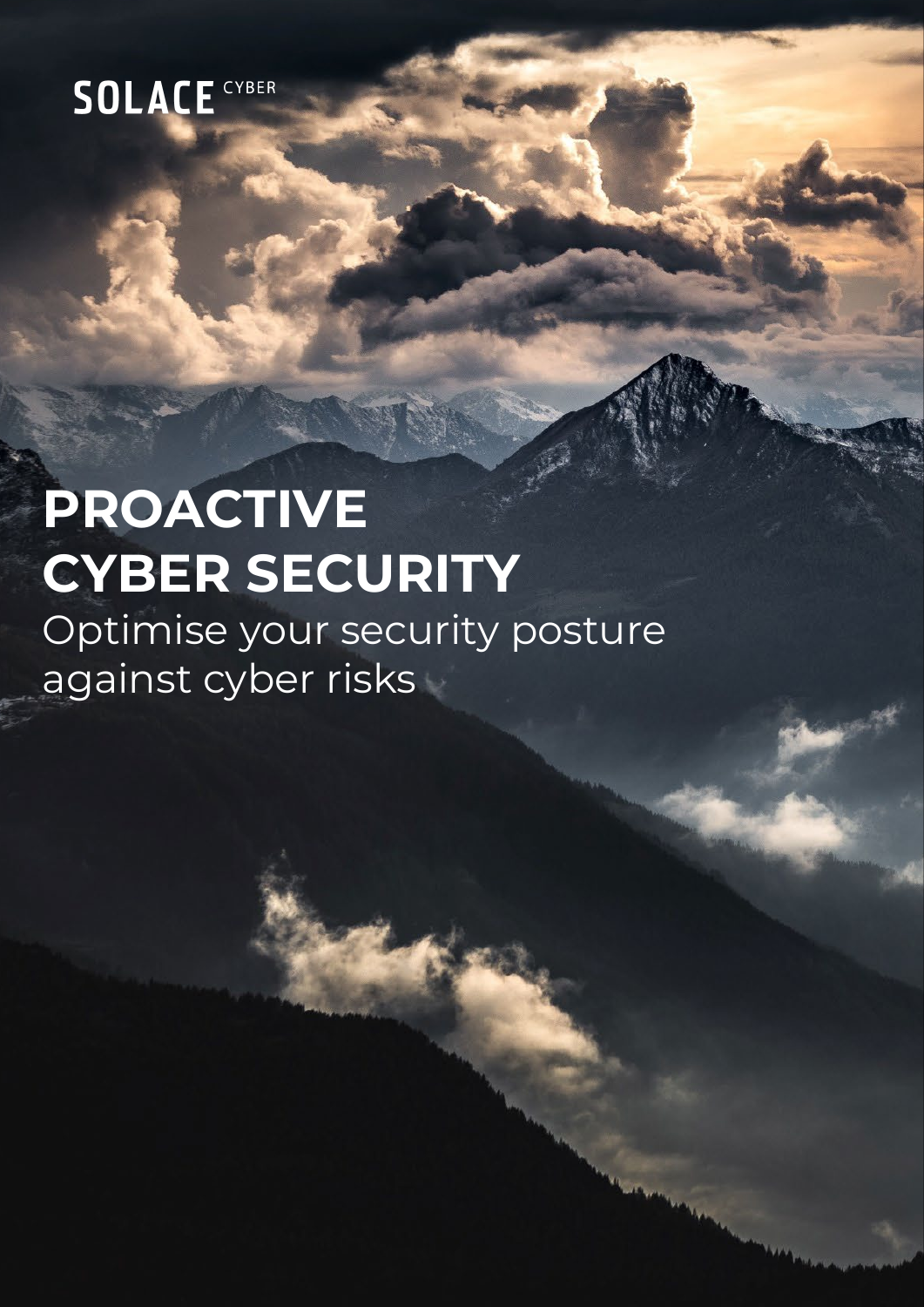## **PROACTIVE CYBER SECURITY**

## How to get your organisation to good

#### **WHAT IS PROACTIVE CYBER SECURITY?**

Proactive and reactive strategies are two different approaches when responding to cyber attacks. Reactive cyber security involves an organisation reacting to a cyber security incident post exposure in order to restore business-as-usual. Proactive cyber security is a preventive strategy and focusses on stopping cyber threats before they cause damage. The effective implementation of a proactive cyber security strategy significantly reduces risk and therefore diminishes the likelihood of a security breach. Proactive cyber security means investing in preventative measures, to avoid substantially higher costs in the event of a security breach, to regain business operability.



Many organisations assume that the likelihood of being subject to a cyber security breach is improbable, and even if they are breached there is coverage in the form of cyber insurance. This article details why it is imperative for organisations to adopt a proactive cyber security strategy, rather than taking a 'watch and wait' approach.

Cyber security attacks grew significantly in 2021, with the growth curve following a similar trajectory in 2022. Global cyber-attacks were up 29% in 2021, with ransomware attacks up 93% in Q1 and Q2 2021 compared to the same period in 2020, according to [Check Point's mid-year security report.](https://pages.checkpoint.com/cyber-attack-2021-trends.html)

Phishing attacks were also up in 2021, and leading global email security vendor Mimecast's research has shown that 47% of phishing attacks resulted in an account being compromised and 49% of phishing attacks result in malware infection. One reason for increasingly successful attacks is due to phishing emails becoming even more sophisticated, making it much harder for employees to spot a rogue operator.

Solace Cyber Security Incident Response Team (CSIRT) has been at the frontline fighting the attackers and have seen first-hand the catastrophic operational damage, reputational damage and costs that these organisations are facing. Even when cyber insurance is in place, companies are still facing significant unexpected costs from uncovered items, or even more concerning, if the cyber insurance has unknowingly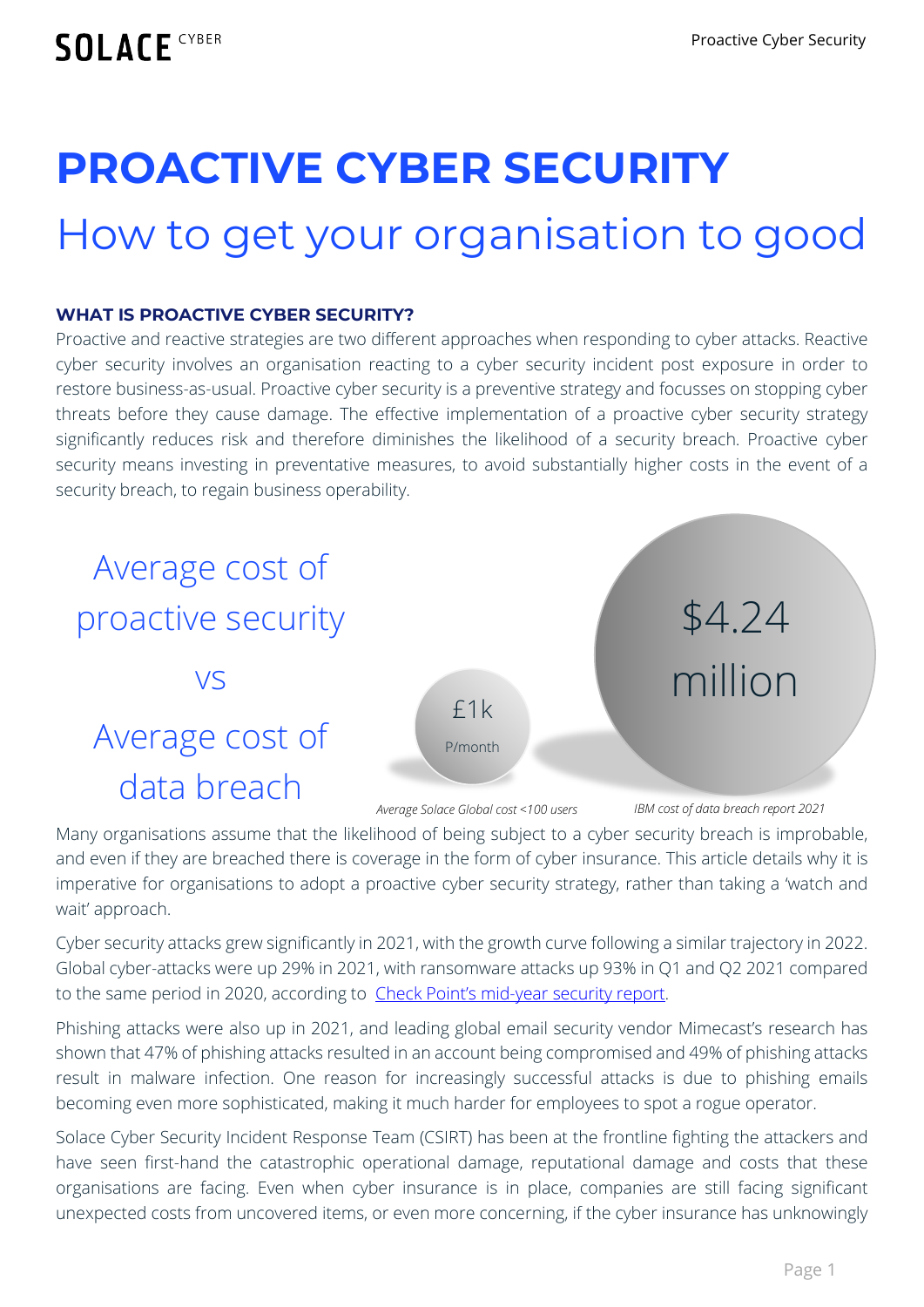become void due to alack of proactive security protection or compliance to the security terms and conditions within their policies.

#### **EXAMPLE: MARTIN IN ACCOUNTS AND THE PHISHING EMAIL.**

Martin is exceptional when it comes to looking after the company's finances. He is always keen to ensure invoices never go undocumented, so when an unrecognised remittance email came through with an attachment – he was keen to check nothing had been missed by the team and saved the attachment on his PC.

It is in this instance an email has successfully infiltrated the mail flow protections. From here, two things are likely to happen:

- 1. When clicking on the link that is embedded within the email text, macros and automation will kick into life, which downloads malware onto the employee's device.
- 2. The employee will be taken to a webpage whose sole purpose is to harvest their username and password, this spoof webpage will request the employee's corporate login credentials which many employees unwittingly enter by mistaking the webpage for a legitimate service (e.g. www.office.com)

When a malicious party has the employee's username and credentials they will attempt to login to their account. If access to the account is obtained, they initiate multiple attack vectors. Firstly, mail rules will be put in place to ensure all their activity is hidden from the employee. The contents of the emails will then be reviewed, gaining substantial information to help them in deciding what to do next. When there is lots of personal data available that is highly valuable to them, the data will be extracted or forwarded outside the organisation, to either sell on the dark web or initiate identify theft scenarios. The attackers may also send mass outbound malicious spam emails from the compromised account, with the aim of compromising other staff or your clients. Another alternative attack method is to edit invoices and modify bank account details, before sending fake invoices to your clients to obtain fraudulent payments. They may edit emails and have fake conversations with your clients and other employees, again leading to fraudulent situations.

#### **THE POTENTIAL COSTS FROM A SUCCESSFUL PHISHING ATTACK**

So, we now understand some of the risks of a simple successful phishing email. Time to highlight some of the costs…with GDPR changes and the Information Commissioner's Office (ICO) in place, the loss of personal data (PII/PFI) is considered high risk and will trigger a 72-hour legal obligation to notify the ICO. In order to understand the risks and correctly complete the ICO submission forms, a security forensic team is often required to perform an investigation. If the data that has been lost is considered to pose a high risk to the freedoms and rights of the individuals, then a formal notification strategy to the people whose data has been lost will be required. These notification strategies are very detailed in their requirements and must be executed as per the legal guidelines.

A small ICO submission is likely to cost from £5k to £25k, and a large ICO submission could cost upwards of £100k. Solace Cyber has seen organisations face charges in excess of £1 million in notification costs, not including the cost of reputational damage to a company from which some organisations never fully recover. There have been some very public instances where the ICO or GDPR requirements have not been met sufficiently and large fines have been issued. Some of the largest GDPR fines are referenced [here.](https://www.tessian.com/blog/biggest-gdpr-fines-2020/) British Airways is referenced in this list after being fined €22 million (\$26 million) following a mishandled security breach.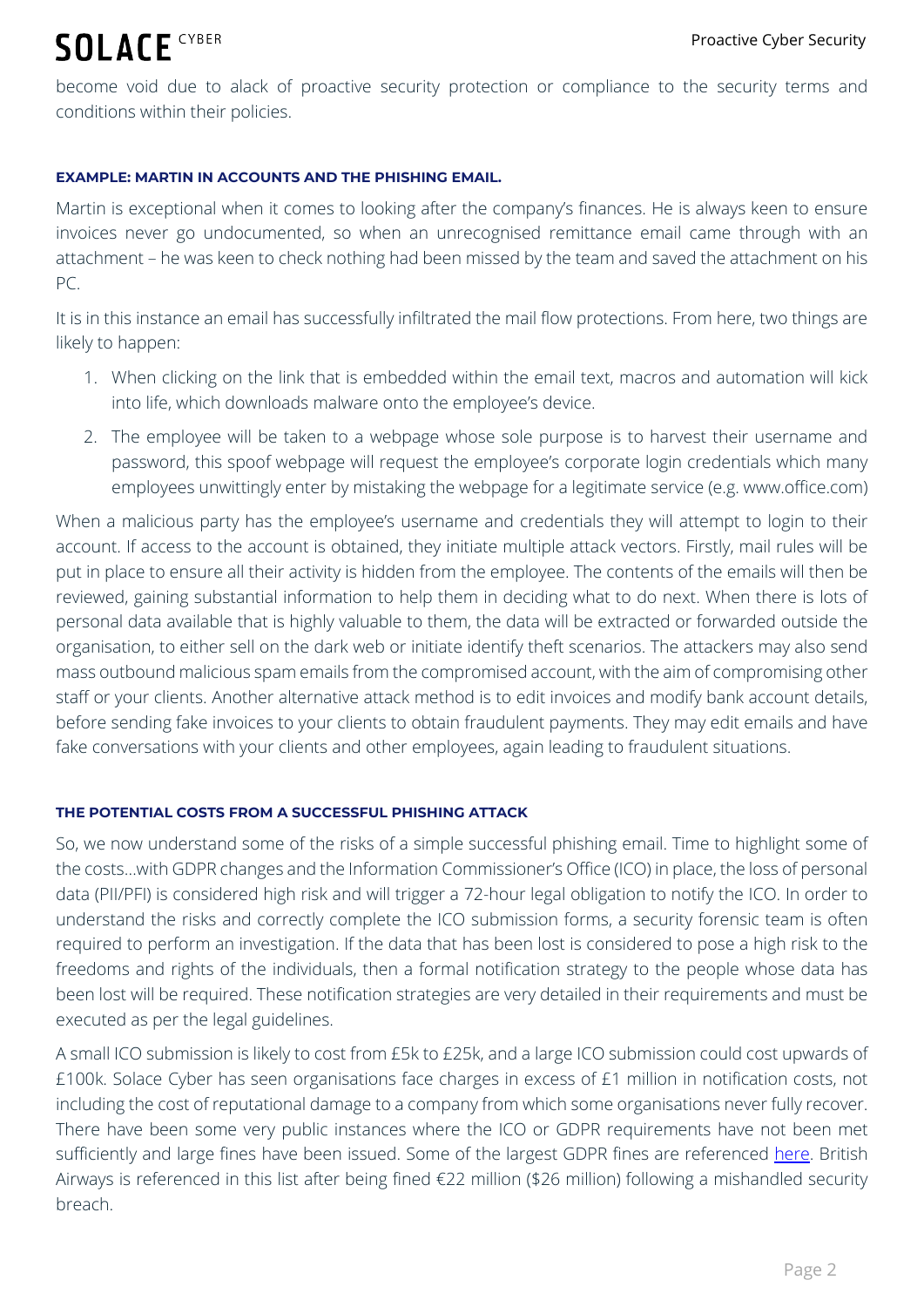After experiencing a breach of this nature, the ICO will ask you to reference how and what your organisation will be doing to ensure that a similar breach does not occur again. These costs and security measures will then become an obligation. If another breach should occur and these improvements cannot be evidenced to the ICO, this will cause further complications for your organisation.

Often organisations argue that cyber insurance will cover all of these costs, but this is not always the case. Typically, cyber insurance will cover any loss incurred during the incident and up to the point of full recovery, however there will be additional investment required to satisfy the ICO and prevent another breach, which will be a cost that an organisation has to swallow.

#### **FACTORS THAT CAN AFFECT YOUR INSURANCE COVERAGE**

It is important to check against your terms and conditions;

- Does your insurance cover data loss?
- $\checkmark$  Do you have end of life systems or unpatched systems that may void your insurance?
- $\checkmark$  Does your data loss policy include notification coverage costs?
- $\checkmark$  is your firewall patched to the frequency set out in the policy?
- $\checkmark$  Are there any other mandated actions (e.g. employee phishing awareness programmes, ongoing vulnerability assessments)?

By not meeting cyber insurance terms and conditions, Solace Cyber has seen many organisations facing all of these costs themselves, in addition to significant reputational damage from a single phishing email.

The above has referenced the risks of harvesting credentials but equally the malicious payload downloaded when the phishing link was clicked could spread into the network and download a dormant ransomware package. Ransomware became much more advanced during 2021 and has the capacity to steal all of your company data, before encrypting the business. This can leave your company inoperable, unless the data can be recovered in some way from backup, or by paying a ransom to the attacker. If the data cannot be recovered by either means, this could mean rebuilding the entire business or going into liquidation. The cost of recovery is much greater for organisations that have not taken proactive cyber security measures.

#### **HOW PROACTIVE CYBER SECURITY PREVENTS A BREACH**

Solace Cyber have recommend a number of key functions and configurations, designed to be both simple and cost effective to businesses:

- Firstly, mail flows can be security hardened which can significantly reduce the chance of a phishing email arriving to the employee in the first instance. Security hardening and alerting to an expert level can be actioned within a few days. This could reduce successful phishing arriving at the employee by 90%.
- Monthly phishing simulations and cyber education can cost as little as £2 per user per month. This can provide all of the tools the employee needs to not click the phishing email or provide their credentials.
- Multi Factor Authentication (MFA) you may already have the licences for 2FA which can be implemented very quickly. If the employee provides their credentials, the attackers would also need to have stolen their pervasive device or convince the employee to bypass their MFA.
- Endpoint Detection and Response (EDR) is a very cost-effective way to kill the malicious payload processes from a successful phishing email, before it can spread. This technology can prevent the